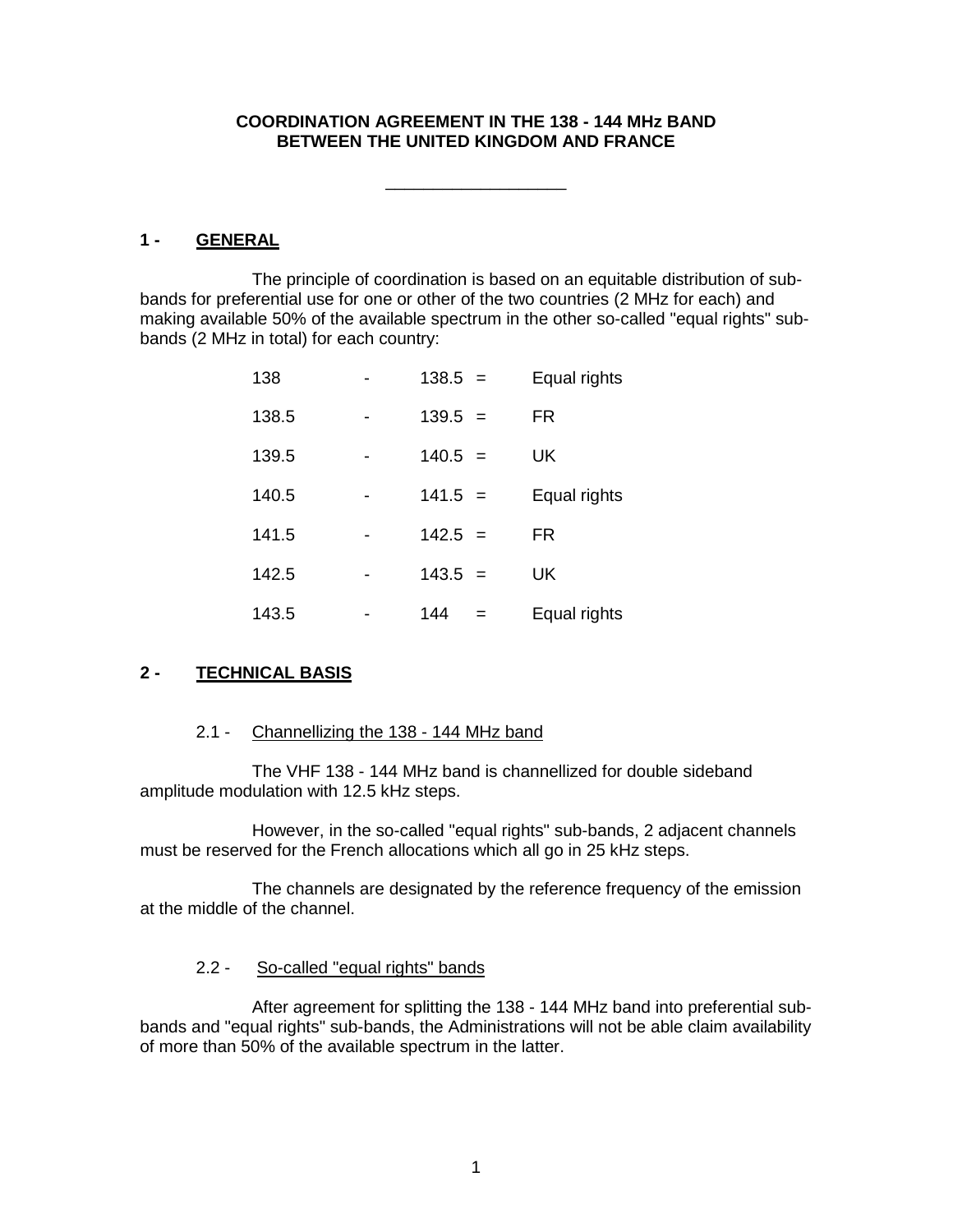The channels specifically allocated as from this agreement will be taken into account in the quota of allocations available to the Administrations of the UNITED KINGDOM and FRANCE.

The value of the spectrum available in these bands is reduced by 200 kHz, representing the spectrum occupation of the channels reserved to the Administration of BELGIUM and for common military aeronautical use.

# 2.3 - Field of application

By mutual agreement, it has been decided that all the frequencies between 138 - 144 MHz would be available for:

- the UNITED KINGDOM north of a line EDINBURGH GLASGOW and in NORTHERN IRELAND;
- FRANCE south of a line BORDEAUX LYON.

These lines represent the radio horizon of an aircraft flying at an altitude of 60,000 feet at the limit of national territory.

### 2.4 - Temporary allocations

In exceptional cases, each Administration may request the coordination of one or more frequency(ies) situated in the sub-bands allocated to the other country, if this is for temporary use (less than 30 days).

### 2.5 - General allocation table

A general table showing the distribution of the channels is given as an annex to this agreement.

### **3 - RESERVED CHANNELS**

3.1 - Channels reserved for the benefit of common military aeronautical use in the European zone of NATO for tactical use

| 138.500 | 141.000 |
|---------|---------|
|         |         |

139.500 141.500

140.500 142.500

These six channels have 25 kHz steps.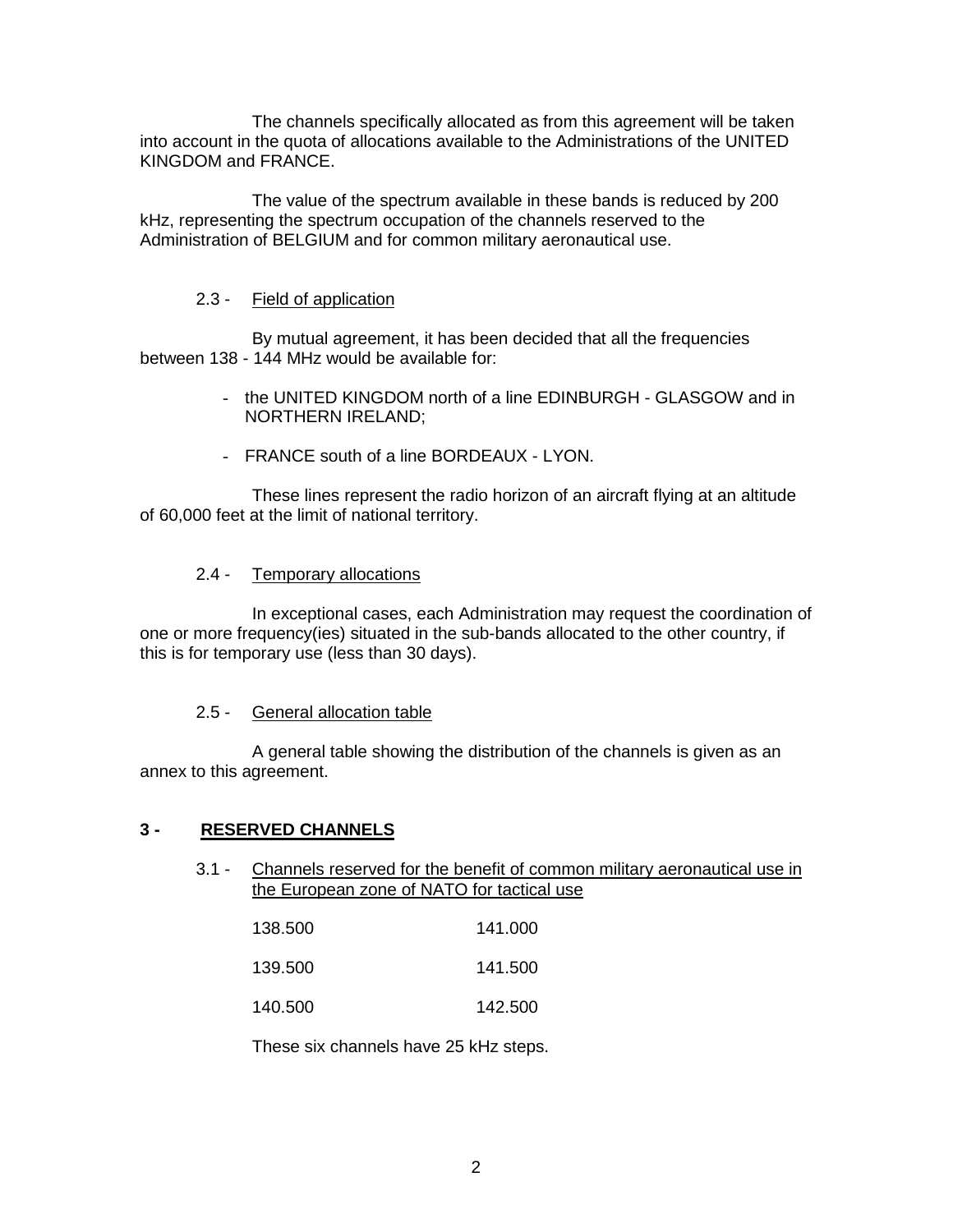| <b>BENEFICIARY</b><br><b>BAND</b> | <b>FRANCE</b>                                       | <b>UNITED</b><br><b>KINGDOM</b> | <b>BELGIUM</b>                | <b>COMMON</b>                 |
|-----------------------------------|-----------------------------------------------------|---------------------------------|-------------------------------|-------------------------------|
| 138.000 - 138.500                 | 138.050<br>138.250<br>138.275                       | 138.100<br>138.300              | 138.225<br>138.325<br>138.375 | 138.500                       |
| 140.500 - 141.500                 | 140.800<br>141.100<br>141.275                       |                                 |                               | 140.500<br>141.000<br>141.500 |
| 143.500 - 144.000                 | 143.600<br>143.750<br>143.800<br>143.850<br>143.950 | 143.975                         | 143.525                       |                               |

## 3.2 - Exclusive frequencies to be protected by the Administrations in the "equal rights" bands (with 25 kHz steps)

3.3 - Channels reserved for the UNITED KINGDOM Administration for military aeronautics (with 25 kHz steps)

| 138.100 | 140.375 | 143.975 |
|---------|---------|---------|
|---------|---------|---------|

138.300 142.550

### 3.4 - Channels allocated to the BELGIAN Administration which will be protected

3.4.1 - By the UNITED KINGDOM

139.775 143.175

4(sic).4.2 - By FRANCE

138.675 138.950

3.5 - Channels remaining in a UNITED KINGDOM exclusive band but allocated to the FRENCH Administration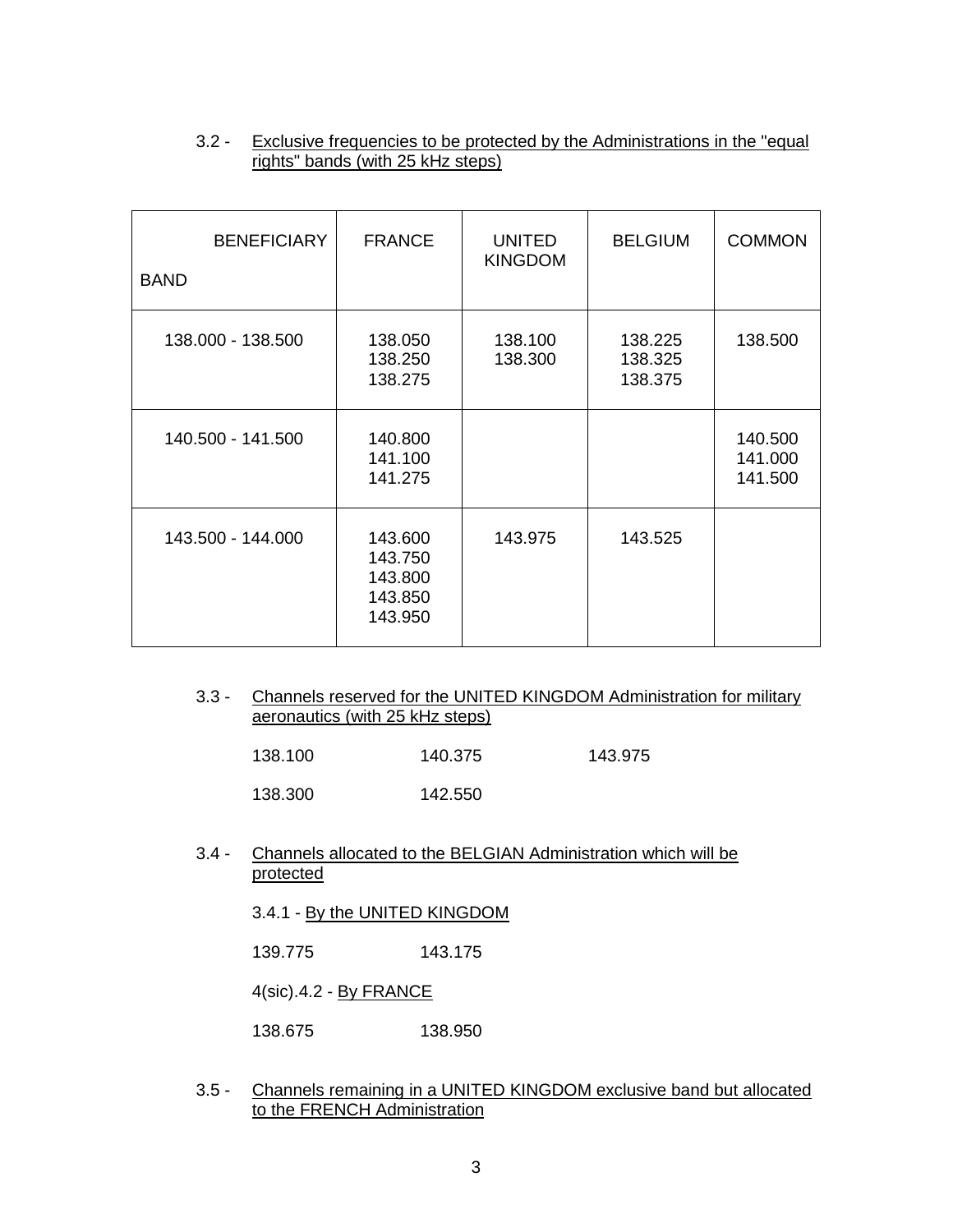| 142.725 | 6K00A3E | All FRANCE 20,000 Ft | <b>20W</b> | SNPC |
|---------|---------|----------------------|------------|------|
| 142.850 | 6K00A3E | All FRANCE 20,000 Ft | <b>20W</b> | SNPC |

 $3.5.1 -$ 

These two allocations are made for the benefit of the forest fire-fighting units in FRANCE. Bearing in mind the very low level of occupation, the UNITED KINGDOM Administration agrees to keep them on these frequencies.

 $3.5.2 -$ 

In compensation, two supplementary channels may be granted to the UNITED KINGDOM Administration in an "equal rights" band until these two French allocations in the UNITED KINGDOM band are removed.

3.6 -

Details of all these special allocations are the subject of appendix 1 to this agreement.

### **4 - COORDINATION PROCEDURE FOR THE RESERVATION OF CHANNELS IN THE "EQUAL RIGHTS" BANDS**

4.1 -

As each Administration cannot reserve more than 50% of the spectrum in these bands, any supplementary channel allocation must be the subject of a reservation request to the other Administration.

### 4.2 -

If the Administration of a country (C) which is not a party to this agreement asks one of the two contracting Administrations (B) for coordination, two cases can be envisaged:

### **4.2.1 - With request for protection by two Administrations (A + B).**

This allocation is to be proposed in an "equal rights" band and submitted for approval by the second Administration (A). The spectral occupation of this allocation is to be deducted from the general availability.

### **4.2.2 - Not seeking protection from the second Administration (A).**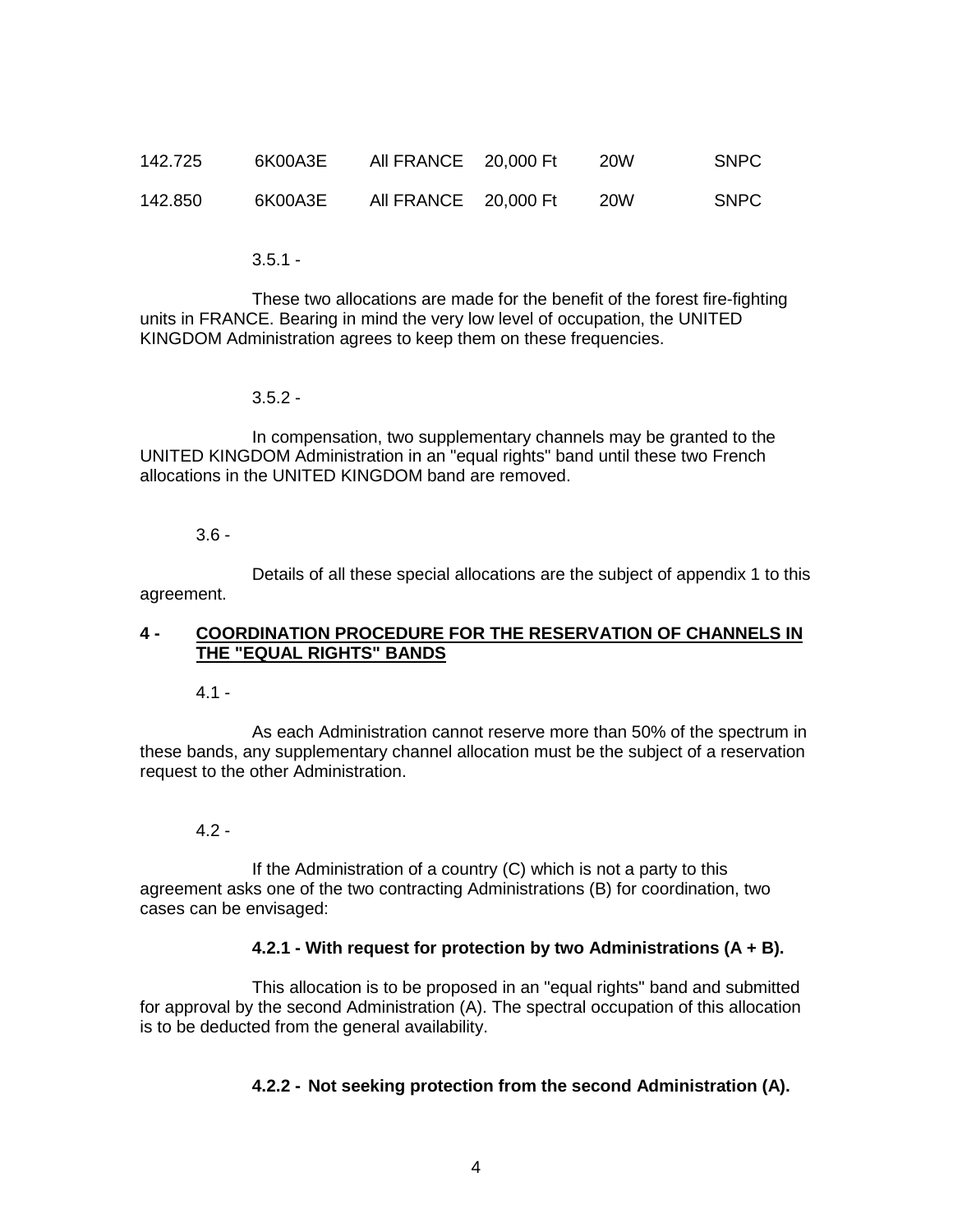This allocation can be proposed in any sub-band.

#### **5 - METHODS OF IMPLEMENTATION OF THE AGREEMENT**

### $5.1 -$

The division of the band, as shown in paragraph 1 of this agreement, must take effect at the latest on **31 December 1994**.

The channels, of which the details are shown in the attached annex, will be progressively released according to the theoretical timetable below:

| Sub-bands             | Timetable                       |
|-----------------------|---------------------------------|
| 138,000 - 138,500 MHz | from $01/01/90$ to $31/12/94$ * |
| 138,500 - 139,500 MHz | from 01/07/89 to 31/12/90 *     |
| 139.500 - 140.500 MHz | released since 01/04/89         |
| 140.500 - 141.000 MHz | from 01/01/90 to 31/12/94 *     |
| 141.000 - 143.000 MHz | from 01/07/89 to 31/12/90       |
| 143,000 - 144,000 MHz | released since 01/04/89         |

\* See also Appendix 2

### 5.2 -

As a new allocation plan for the French mobile aeronautical service has been in service since 01.04.89, the interference likely to occur will be treated on a caseby-case basis throughout the transition period (until 31.12.1994).

The Administrations of the UNITED KINGDOM and FRANCE undertake to give priority to the transfer of non-conforming allocations creating difficulties.

### 5.3 -

Until 31.12.1994, the FRENCH Administration will try to maintain, if possible, protection for the UNITED KINGDOM's allocation which have not yet been transferred.

The UNITED KINGDOM Administration will take all necessary measures to transfer quickly the remaining allocations which may cause interference to the French mobile aeronautical service.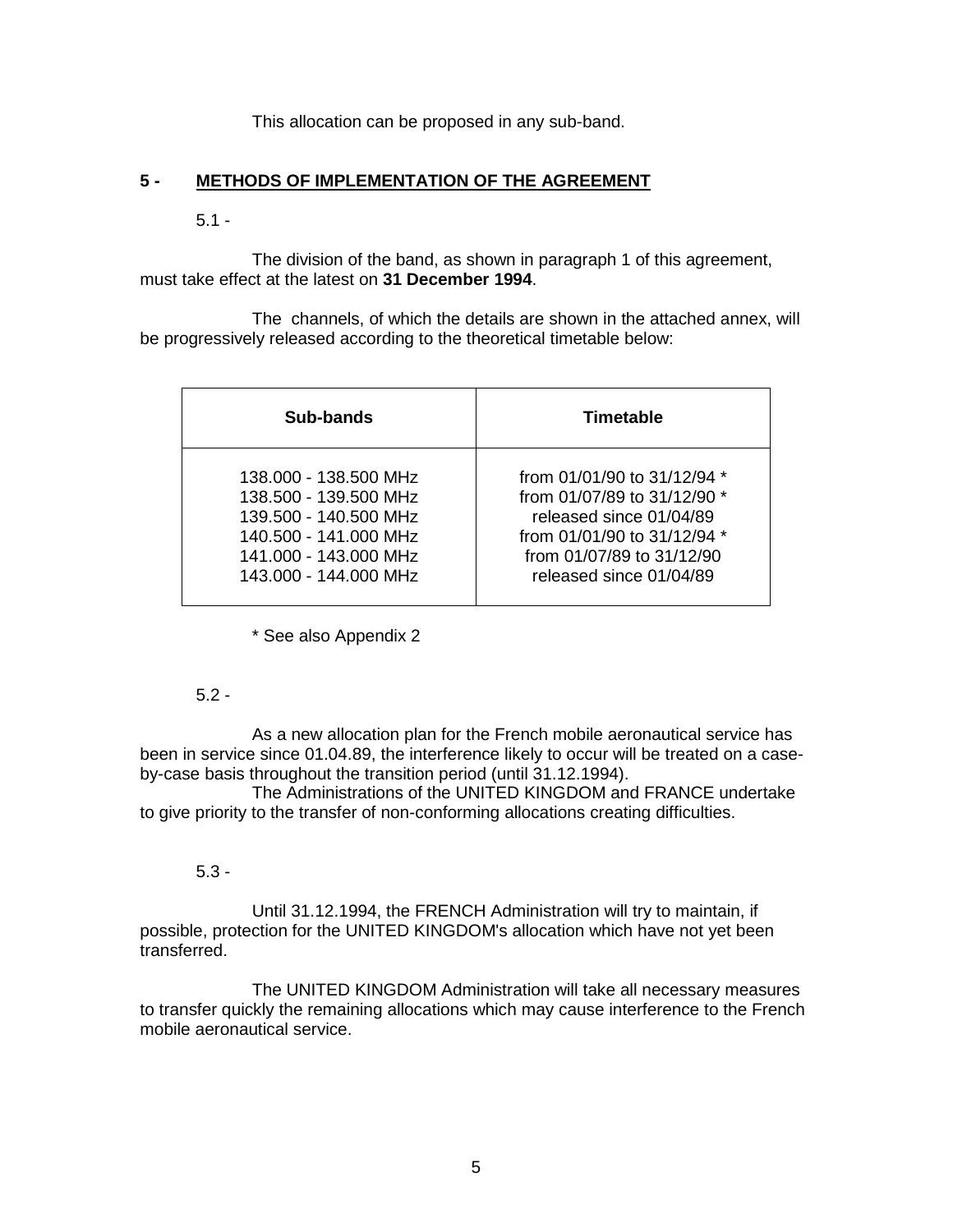6 -

This agreement, drawn up in the French and English languages, the French text being the authentic text in the case of dispute, will come into force on **1 January 1991.**

All previous special agreements between FRANCE and the UNITED KINGDOM relating to the 138 - 144 MHz band and especially those of 1968 are rescinded.

Done in Paris on 29 November 1990

For:

FRANCE

[2 signatures]

|  |  | The UNITED KINGDOM |
|--|--|--------------------|
|--|--|--------------------|

[1 signature]

The original text of this agreement in the English language will be deposited with the UNITED KINGDOM Radiocommunications Office in London and the text in the French language will be deposited with the Direction de la Réglementation Générale du Ministère des Postes, Télécommunications et de l'Espace in Paris.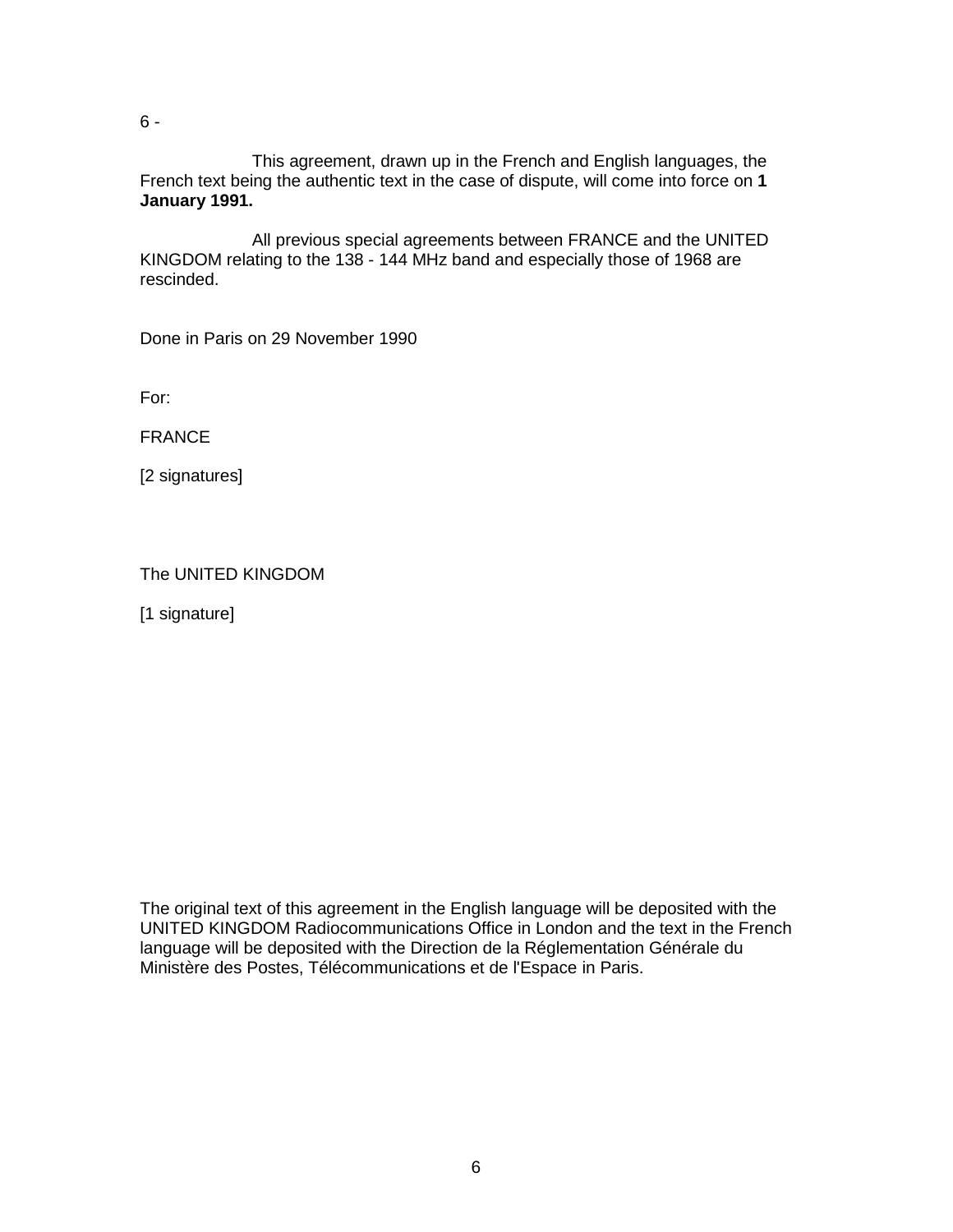#### A N N E X

### \*\*\*\*\*\*\*\*\*\*\*

## PAGE No. 00001

| <b>CHANNELS</b> | REFERENCE FREQUENCIES   | ALLOCATED TO   | AGREEMENT REFERENCE       | <b>ALLOCATION</b>               | <b>APPLICATION</b> |
|-----------------|-------------------------|----------------|---------------------------|---------------------------------|--------------------|
| 1 TO 3          | 138.00625 TO 138.03125  | UK             |                           |                                 | 01/04/89           |
| 4 AND 5         | 138.04375 AND 138.05625 | F              | APPENDIX 1 POINT 3.1      | ALL SEAS 20000 Ft               | 01/04/89           |
| 6 AND 7         | 138.06875 AND 138.08125 | UK             |                           |                                 | 01/04/89           |
| 8 AND 9         | 138.09375 AND 138.10625 | UK             | <b>APPENDIX 1 POINT 2</b> | ALL UK 50000 Ft                 | 01/04/89           |
| 10 TO 17        | 138.11875 TO 138.20625  | <b>UK</b>      |                           |                                 | 01/04/89           |
| 18 AND 19       | 138.21875 AND 138.23125 | <b>BELGIUM</b> | APPENDIX 1 POINT 1.1      | GLONS SEMMERZAKE 200NM/60000 Ft | 01/04/89           |
| 20 AND 21       | 138.24375 AND 138.25625 | F.             | APPENDIX 1 POINT 3.1      | ALL FRANCE 20000 Ft             | 01/04/89           |
| 22 AND 23       | 138.26875 AND 138.28125 | F              | APPENDIX 1 POINT 3.1      | ALL FRANCE 1000 Ft              | 01/04/89           |
| 24 AND 25       | 138.29375 AND 138.30625 | UK             | <b>APPENDIX 1 POINT 2</b> | <b>ALL UK 50000 Ft</b>          | 01/04/89           |
| 26 AND 27       | 138.31875 AND 138.33125 | <b>BELGIUM</b> | APPENDIX 1 POINT 1.1      | GLONS SEMMERZAKE 200NM/60000 Ft | 01/04/89           |
| 28 AND 29       | 138.34375 AND 138.35625 | F              |                           |                                 | 01/01/95           |
| 30 AND 31       | 138.36875 AND 138.38125 | <b>BELGIUM</b> | APPENDIX 1 POINT 1.1      | GLONS SEMMERZAKE 200NM/60000 Ft | 01/04/89           |
| 32 TO 39        | 138.39375 TO 138.48125  | F.             | <b>APPENDIX 2</b>         |                                 | 01/01/95           |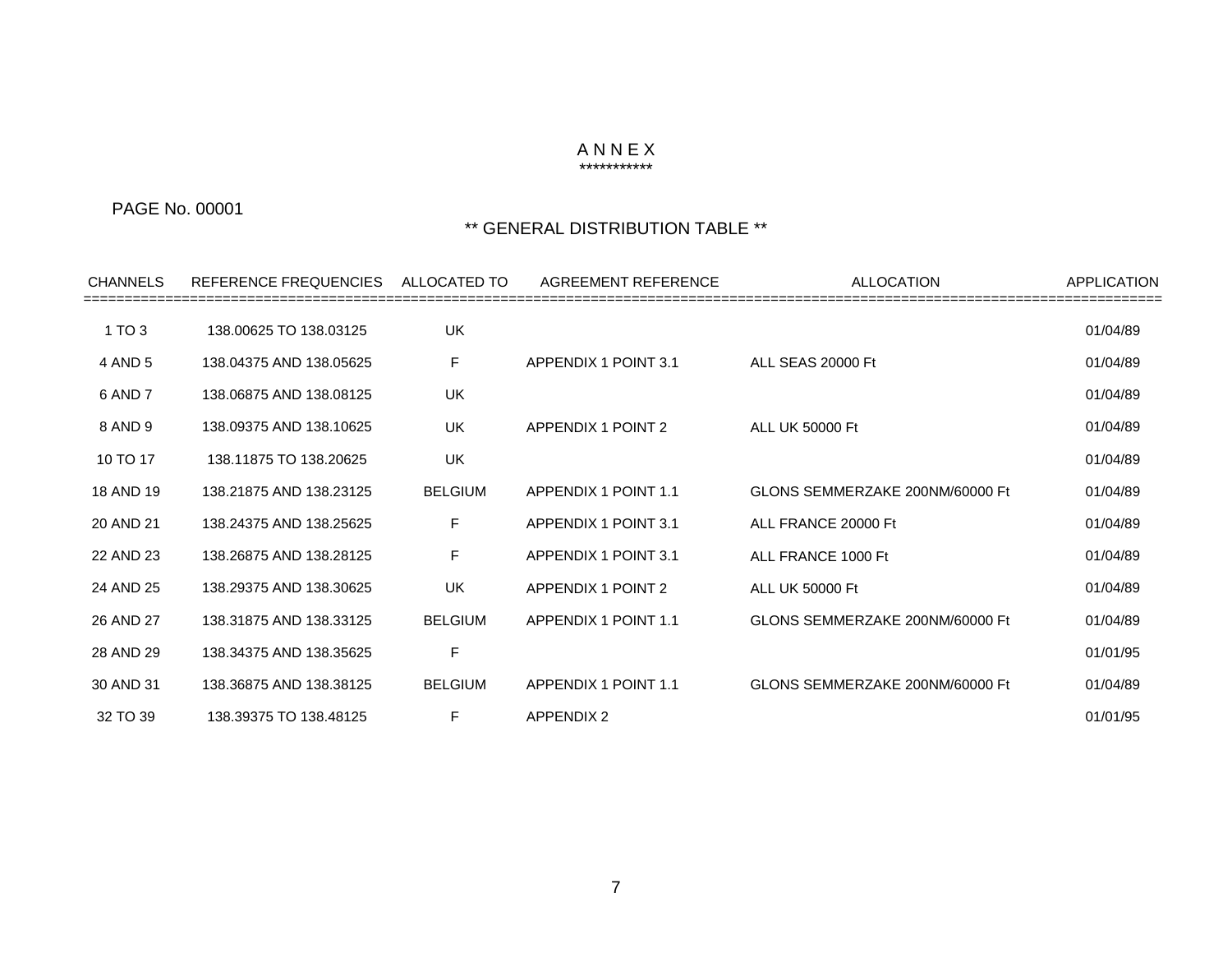| <b>CHANNELS</b> | REFERENCE FREQUENCIES   | ALLOCATED TO   | AGREEMENT REFERENCE  | <b>ALLOCATION</b>              | APPLICATION |
|-----------------|-------------------------|----------------|----------------------|--------------------------------|-------------|
| 40 AND 41       | 138.49375 AND 138.50625 | <b>NATO</b>    |                      |                                | 01/04/89    |
| 42 TO 53        | 138.51875 TO 138.65625  | F.             | <b>APPENDIX 2</b>    |                                | 01/01/91    |
| 54 AND 55       | 138.66875 AND 138.68125 | <b>BELGIUM</b> | APPENDIX 1 POINT 1.3 | FLORENNES BRUSTEM 25NM/4000Ft  | 01/04/89    |
| 56 TO 75        | 138.69375 TO 138.93125  | F              | <b>APPENDIX 2</b>    |                                | 01/01/91    |
| 76 AND 77       | 138.94375 AND 138.95625 | <b>BELGIUM</b> | APPENDIX 1 POINT 1.3 | CASTEAU CHIEVRES GROUND/GROUND | 01/04/89    |
| 78 TO 119       | 138.96875 TO 139.48125  | F              | <b>APPENDIX 2</b>    |                                | 01/01/91    |
| 120 AND 121     | 139.49375 AND 139.50625 | <b>NATO</b>    |                      |                                | 01/04/89    |
| 122 TO 141      | 139.51875 TO 139.75625  | <b>UK</b>      |                      |                                | 01/04/89    |
| 142 AND 143     | 139.76875 AND 139.78125 | <b>BELGIUM</b> | APPENDIX 1 POINT 1.2 | CASTEAU CHIEVRES GROUND/GROUND | 01/04/89    |
| 144 TO 199      | 139.79375 TO 140.48125  | <b>UK</b>      |                      |                                | 01/04/89    |
| 200 AND 201     | 140.49375 AND 140.50625 | <b>NATO</b>    |                      |                                | 01/01/90    |
| 202 TO 223      | 140.51875 TO 140.78125  | F              | <b>APPENDIX 2</b>    |                                | 01/01/95    |
| 224 AND 225     | 140.79375 AND 140.80625 | F              | APPENDIX 1 POINT 3.2 | ALL FRANCE 5000 Ft             | 01/04/89    |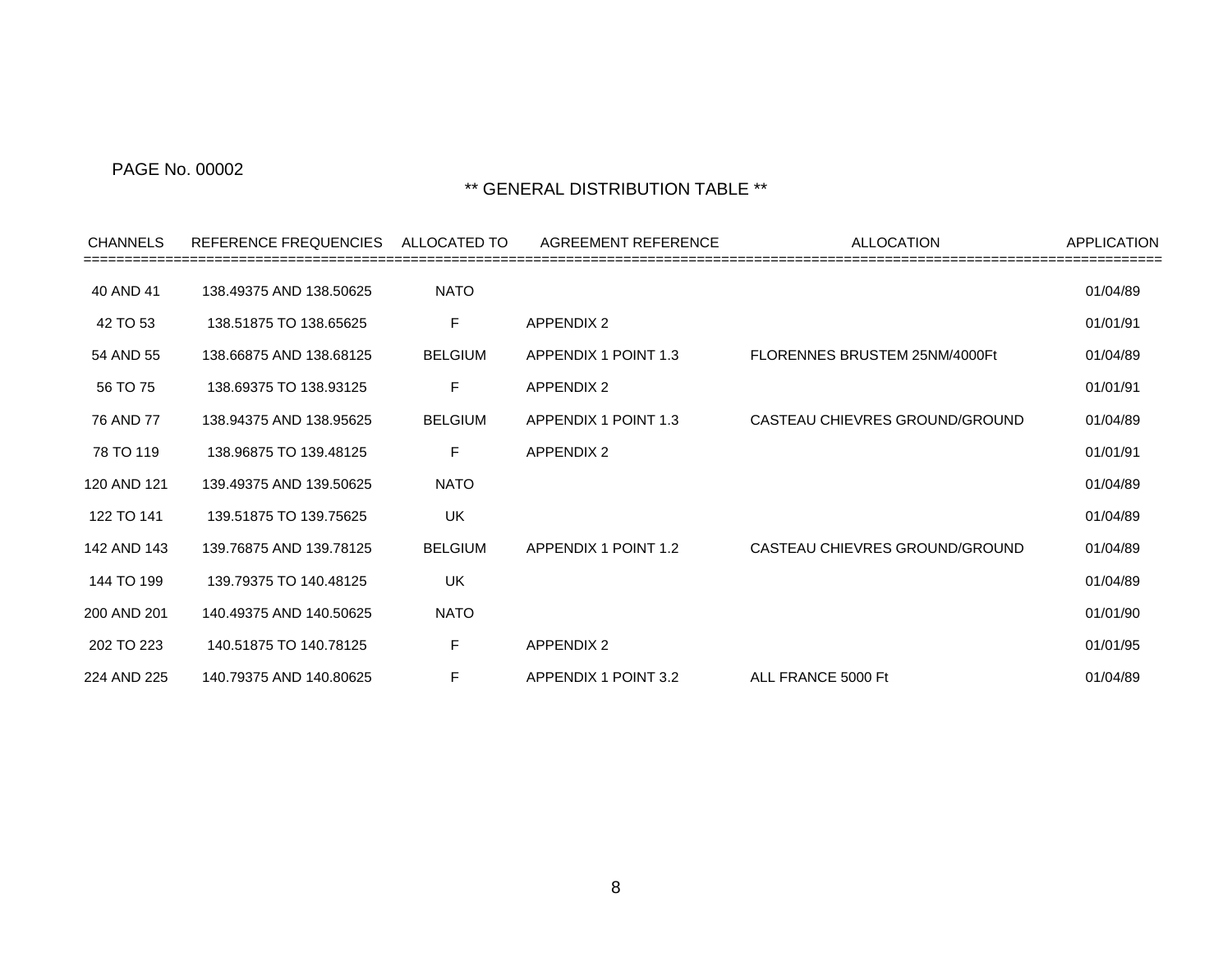| <b>CHANNELS</b> | REFERENCE FREQUENCIES   | ALLOCATED TO | AGREEMENT REFERENCE  | ALLOCATION          | APPLICATION |
|-----------------|-------------------------|--------------|----------------------|---------------------|-------------|
| 226 TO 235      | 140.81875 TO 140.93125  | F.           | <b>APPENDIX 2</b>    |                     | 01/01/95    |
| 236 TO 239      | 140.94375 TO 140.98125  | <b>UK</b>    | <b>APPENDIX 2</b>    |                     | 01/01/95    |
| 240 AND 241     | 140.99375 AND 141.00625 | <b>NATO</b>  |                      |                     | 01/04/89    |
| 242 TO 247      | 141.01875 TO 141.08125  | UK           |                      |                     | 01/01/90    |
| 248 AND 249     | 141.09375 AND 141.10625 | F.           | APPENDIX 1 POINT 3.2 | ALL FRANCE 50000 Ft | 01/04/89    |
| 250 TO 261      | 141.11875 TO 141.25625  | UK           |                      |                     | 01/01/90    |
| 262 AND 263     | 141.26875 AND 141.28125 | F.           | APPENDIX 1 POINT 3.2 | ALL FRANCE 20000 Ft | 01/04/89    |
| 264 TO 279      | 141.29375 TO 141.48125  | <b>UK</b>    |                      |                     | 01/01/90    |
| 280 AND 281     | 141.49375 AND 141.50625 | <b>NATO</b>  |                      |                     | 01/01/90    |
| 282 TO 359      | 141.51875 TO 142.48125  | F            |                      |                     | 01/01/90    |
| 360 AND 361     | 142.49375 AND 142.50625 | <b>NATO</b>  |                      |                     | 01/04/89    |
| 362 TO 377      | 142.51875 TO 142.70625  | <b>UK</b>    |                      |                     | 01/01/90    |
| 378 AND 379     | 142.71875 AND 142.73125 | F.           | APPENDIX 1 POINT 4   | ALL FRANCE 20000 Ft | 01/04/89    |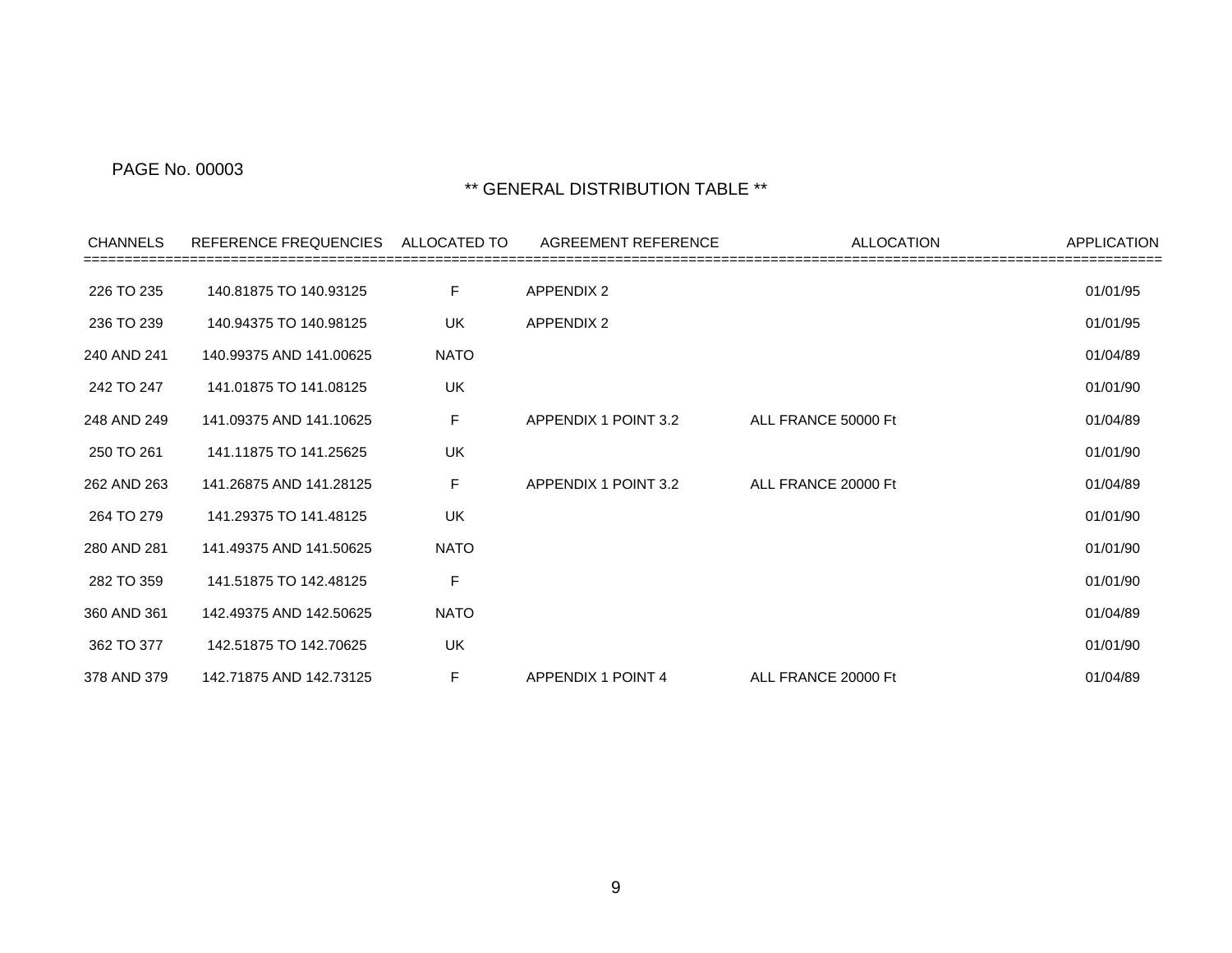| <b>CHANNELS</b> | REFERENCE FREQUENCIES   | ALLOCATED TO   | AGREEMENT REFERENCE  | <b>ALLOCATION</b>               | <b>APPLICATION</b> |
|-----------------|-------------------------|----------------|----------------------|---------------------------------|--------------------|
| 380 TO 387      | 142.74375 TO 142.83125  | UK             |                      |                                 | 01/01/90           |
| 388 AND 389     | 142.84375 AND 142.85625 | F.             | APPENDIX 1 POINT 4   | ALL FRANCE 20000 Ft             | 01/04/89           |
| 390 TO 413      | 142.86875 TO 143.15625  | UK             |                      |                                 | 01/01/90           |
| 414 AND 415     | 143.16875 AND 143.18125 | <b>BELGIUM</b> | APPENDIX 1 POINT 1.2 | FLORENNES BRUSTEM 25NM/4000Ft   | 01/04/89           |
| 416 TO 441      | 143.19375 TO 143.50625  | UK             |                      |                                 | 01/04/89           |
| 442 AND 443     | 143.51875 AND 143.53125 | <b>BELGIUM</b> | APPENDIX 1 POINT 1.1 | GLONS SEMMERZAKE 200NM/60000 Ft | 01/04/89           |
| 444 AND 445     | 143.54375 AND 143.55625 | F              |                      |                                 | 01/04/89           |
| 446 AND 447     | 143.56875 AND 143.58125 | <b>UK</b>      |                      |                                 | 01/04/89           |
| 448 AND 449     | 143.59375 AND 143.60625 | F              | APPENDIX 1 POINT 3.3 | ALL FRANCE 50000 Ft             | 01/04/89           |
| 450 AND 451     | 143.61875 AND 143.63125 | UK             |                      |                                 | 01/04/89           |
| 452 TO 455      | 143.64375 TO 143.68125  | F              |                      |                                 | 01/04/89           |
| 456 TO 459      | 143.69375 TO 143.73125  | <b>UK</b>      |                      |                                 | 01/04/89           |
| 460 AND 461     | 143.74375 AND 143.75625 | F              | APPENDIX 1 POINT 3.3 | ALL FRANCE 50000 Ft             | 01/04/89           |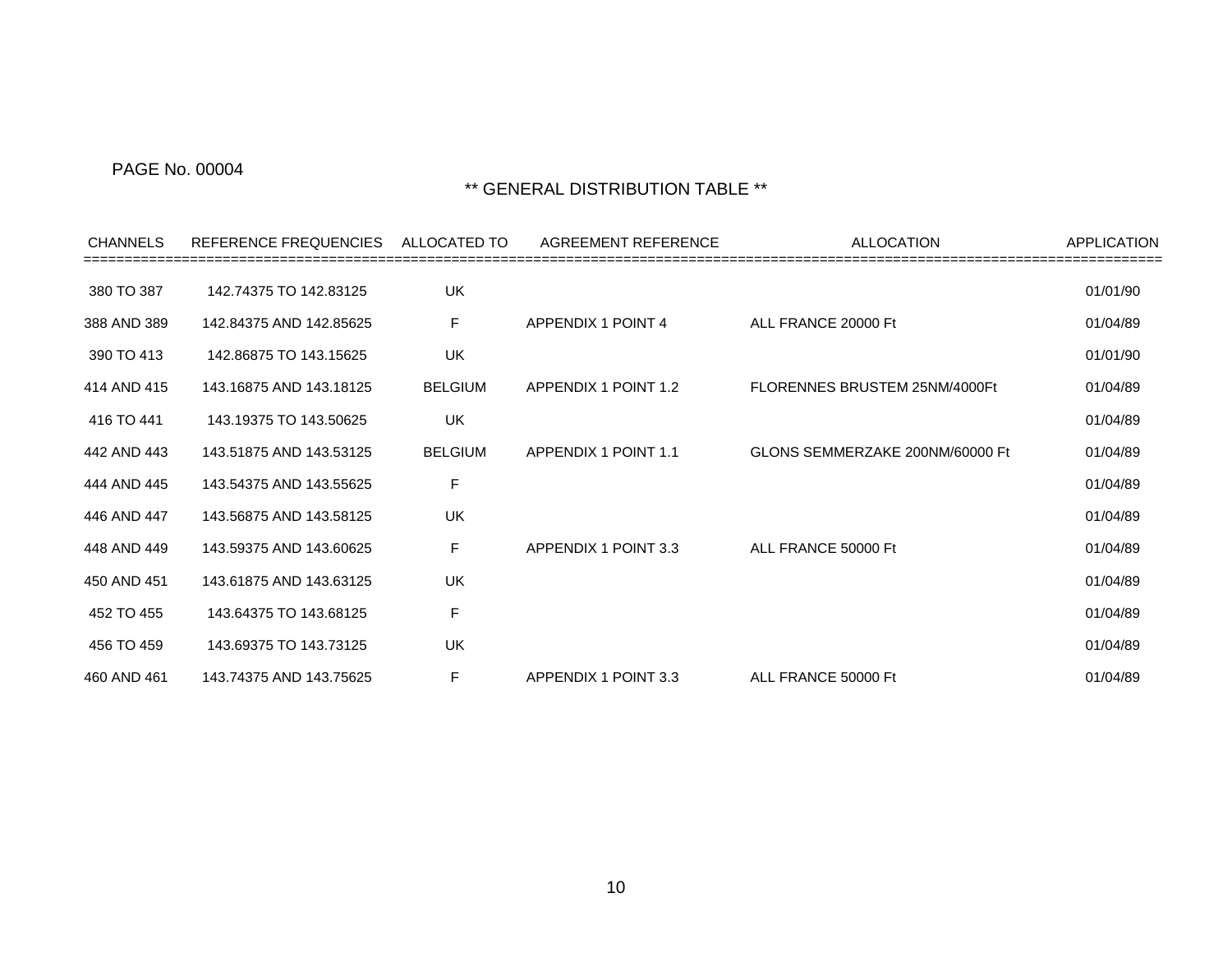| <b>CHANNELS</b> | REFERENCE FREQUENCIES   | ALLOCATED TO | AGREEMENT REFERENCE       | <b>ALLOCATION</b>   | <b>APPLICATION</b> |
|-----------------|-------------------------|--------------|---------------------------|---------------------|--------------------|
| 462 AND 463     | 143.76875 AND 143.78125 | UK           |                           |                     | 01/04/89           |
| 464 AND 465     | 143.79375 AND 143.80625 | F            | APPENDIX 1 POINT 3.3      | ALL FRANCE 50000 Ft | 01/04/89           |
| 466 AND 467     | 143.81875 AND 143.83125 | UK           |                           |                     | 01/04/89           |
| 468 AND 469     | 143.84375 AND 143.85625 | F            | APPENDIX 1 POINT 3.3      | ALL FRANCE 50000 Ft | 01/04/89           |
| 470 AND 471     | 143.86875 AND 143.88125 | UK           |                           |                     | 01/04/89           |
| 472 AND 473     | 143.89375 AND 143.90625 | F            |                           |                     | 01/04/89           |
| 474 AND 475     | 143.91875 AND 143.93125 | UK           |                           |                     | 01/04/89           |
| 476 AND 477     | 143.94375 AND 143.95625 | F            | APPENDIX 1 POINT 3.3      | ALL FRANCE 20000 Ft | 01/04/89           |
| 478 AND 479     | 143.96875 AND 143.98125 | UK           | <b>APPENDIX 1 POINT 2</b> | ALL UK 50000 Ft     | 01/04/89           |
| 480             | 143.99375               | UK           |                           |                     | 01/04/89           |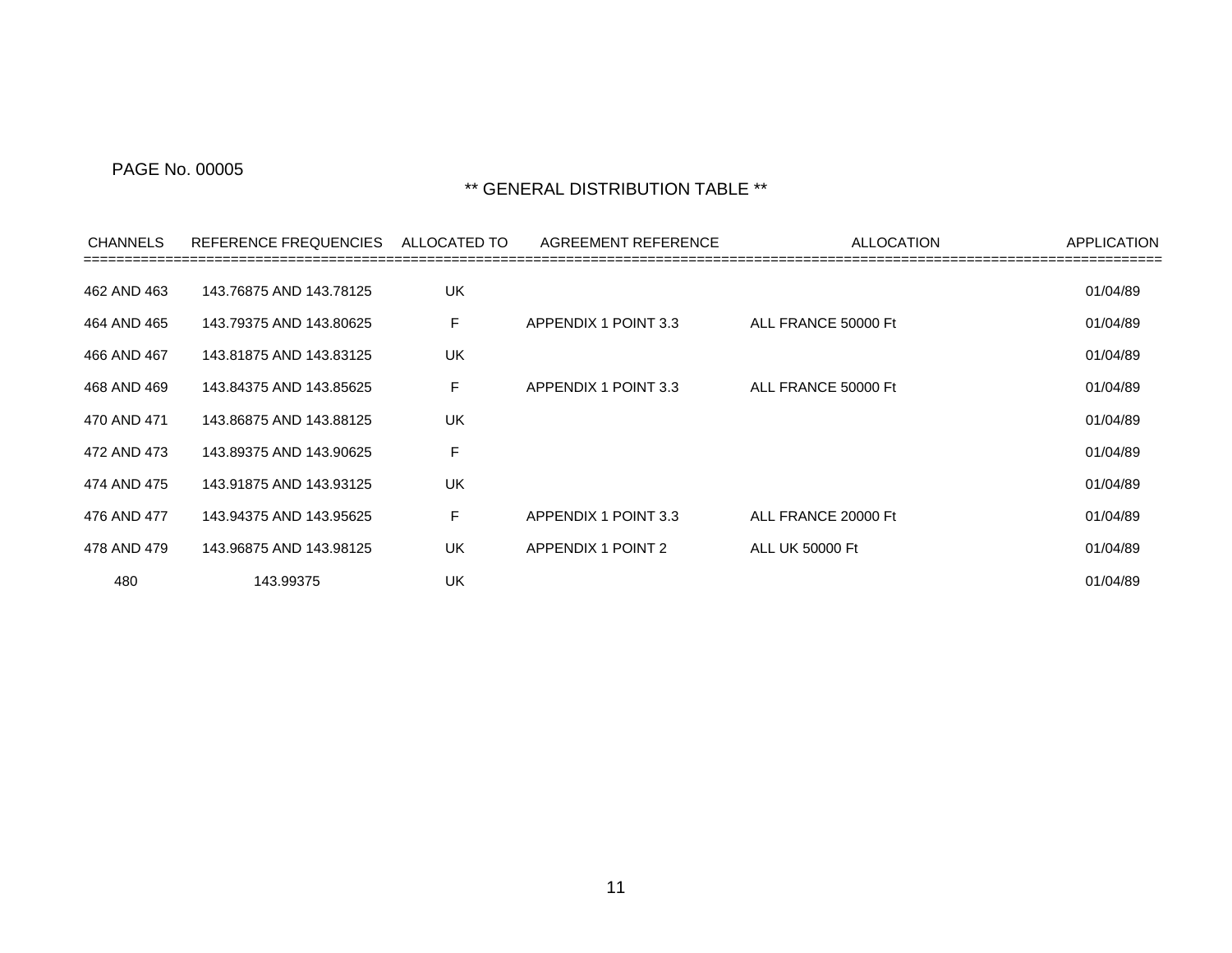### **APPENDIX 1**

### **TO THE COORDINATION AGREEMENT IN THE 138 - 144 MHZ BAND BETWEEN THE UNITED KINGDOM AND FRANCE**

**------------------------------------------**

### **1 - CHANNELS ALLOCATED TO BELGIUM**

1.1 - In the "equal rights" bands.

| 138.225 GLONS SEMMERZAKE | 6K00A3E | 200NM/60000 Ft 10W |  |
|--------------------------|---------|--------------------|--|
| 138.325 GLONS SEMMERZAKE | 6K00A3E | 200NM/60000 Ft 10W |  |
| 138.375 GLONS SEMMERZAKE | 6K00A3E | 200NM/60000 Ft 10W |  |
| 143.525 GLONS SEMMERZAKE | 6K00A3E | 200NM/60000 Ft 10W |  |

#### 1.2 - In the UNITED KINGDOM bands.

| 139.775 CASTEAU CHIEVRES  | 16K0F3E GROUND/GROUND 15W |     |
|---------------------------|---------------------------|-----|
| 143.175 FLORENNES BRUSTEM | 6K00A3E 25NM/4000 Ft      | 10W |

#### 1.3 - In the FRENCH bands.

| 138.675 FLORENNES BRUSTEM | 6K00A3E 25NM/4000 Ft      | 10W |
|---------------------------|---------------------------|-----|
| 138.950 CASTEAU CHIEVRES  | 16K0F3E GROUND/GROUND 15W |     |

# **2 - CHANNELS ALLOCATED TO THE UNITED KINGDOM IN THE "EQUAL RIGHTS" BANDS** .

| 6K00A3E Altitude 50000 Ft 20W |  | 138.100 All UK |
|-------------------------------|--|----------------|
| 6K00A3E Altitude 50000 Ft 20W |  | 138.300 All UK |
| 6K00A3E Altitude 50000 Ft 20W |  | 143.975 All UK |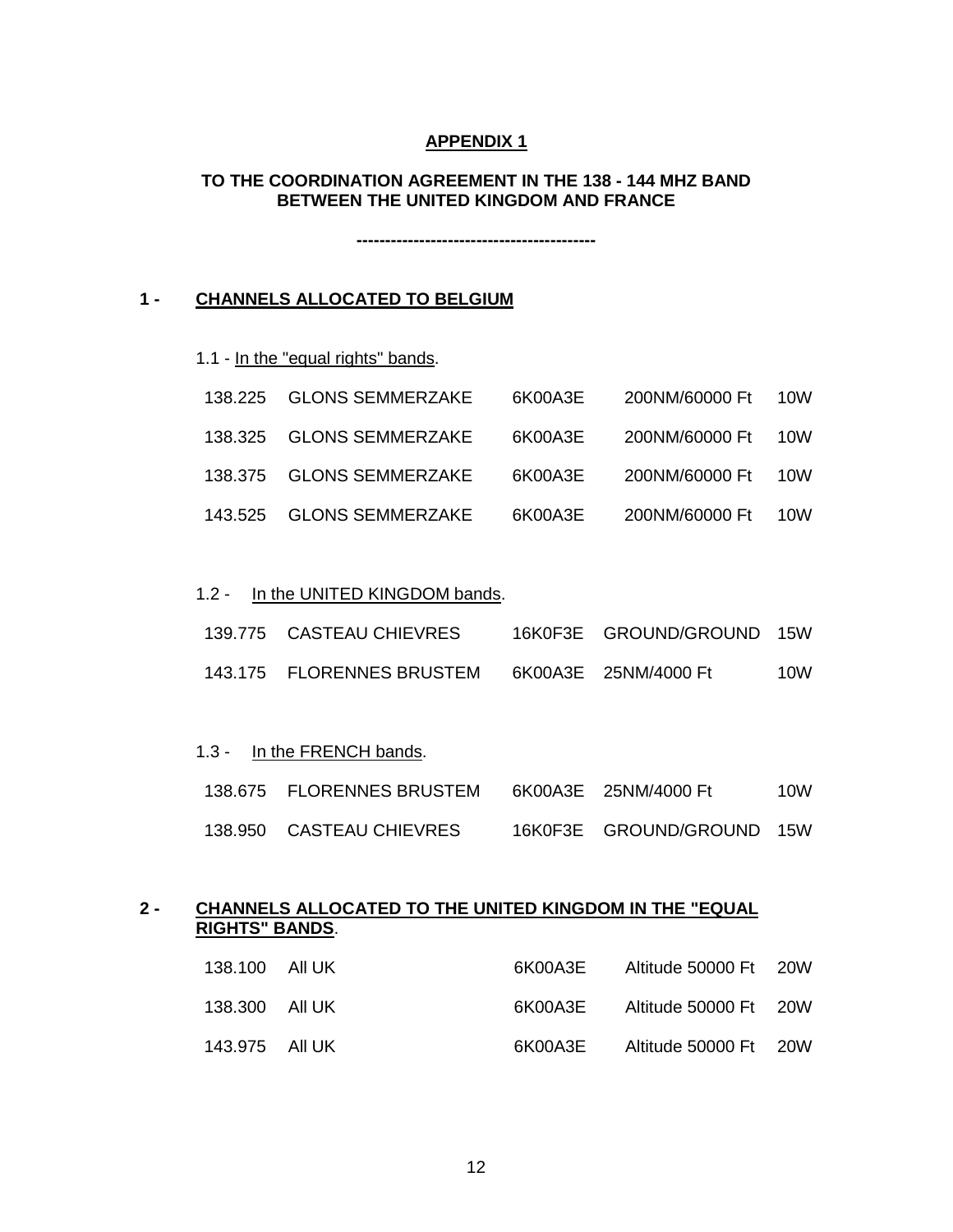### **APPENDIX 1 (cont.)**

## **3 - CHANNELS ALLOCATED TO FRANCE FOR THE MOBILE AERONAUTICAL SERVICE IN THE "EQUAL RIGHTS" BANDS** .

| 3.1 | 138.050 | All seas          | 6K00A3E | Altitude 20000 Ft | <b>20W</b> |
|-----|---------|-------------------|---------|-------------------|------------|
|     | 138.250 | <b>AII FRANCE</b> | 6K00A3E | Altitude 20000 Ft | <b>20W</b> |
|     | 138.275 | <b>AII FRANCE</b> | 6K00A3E | Altitude 1000 Ft  | <b>20W</b> |
|     |         |                   |         |                   |            |
| 3.2 | 140.800 | <b>AII FRANCE</b> | 6K00A3E | Altitude 5000 Ft  | 15W        |
|     | 141.100 | <b>AII FRANCE</b> | 6K00A3E | Altitude 50000 Ft | <b>20W</b> |
|     | 141.275 | <b>AII FRANCE</b> | 6K00A3E | Altitude 20000 Ft | <b>20W</b> |
|     |         |                   |         |                   |            |
| 3.3 | 143.600 | <b>AII FRANCE</b> | 6K00A3E | Altitude 50000 Ft | <b>20W</b> |
|     | 143.750 | <b>AII FRANCE</b> | 6K00A3E | Altitude 50000 Ft | <b>20W</b> |
|     | 143.800 | <b>AII FRANCE</b> | 6K00A3E | Altitude 50000 Ft | <b>20W</b> |
|     | 143.850 | <b>AII FRANCE</b> | 6K00A3E | Altitude 50000 Ft | <b>20W</b> |
|     | 143.950 | <b>AII FRANCE</b> | 6K00A3E | Altitude 20000 Ft | <b>20W</b> |

# **4 - CHANNELS ALLOCATED TO FRANCE FOR THE MOBILE AERONAUTICAL SERVICE IN THE UNITED KINGDOM BANDS** .

| 142.725 | AII FRANCE | 6K00A3E | Altitude 20000 Ft | -20W |
|---------|------------|---------|-------------------|------|
| 142.850 | AII FRANCE | 6K00A3E | Altitude 20000 Ft | 20W  |